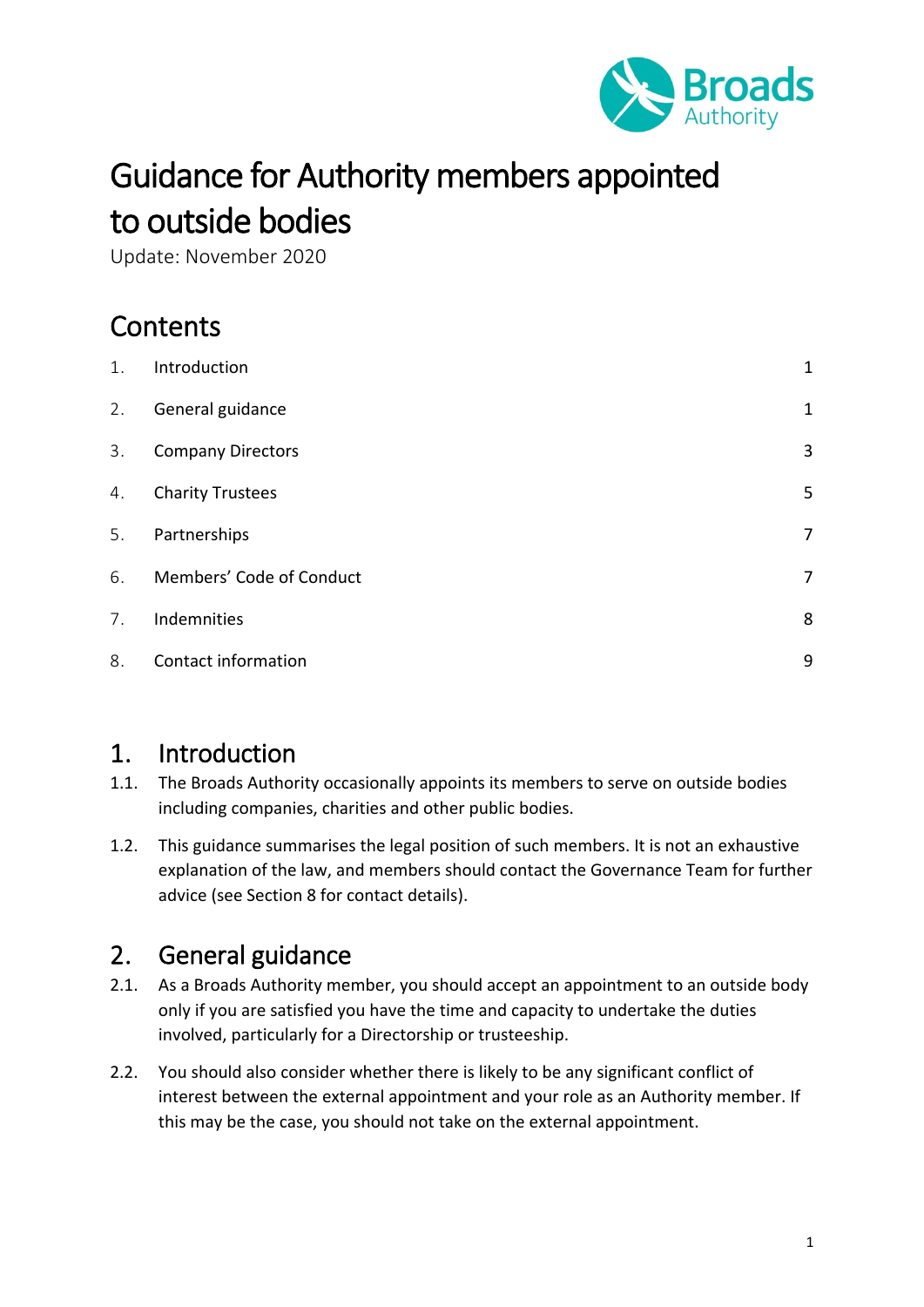- 2.3. You must exercise independent judgement in the interests of the body you are appointed to. While it is recognised that you may have a commitment to representing the Authority on the outside body, you must decide what view to take on any matters before that body. Where you are serving on the outside body in a representative capacity, this should be made clear to that body. There is a fine line to tread between your duty to the outside body and to the Authority.
- 2.4. Ultimately, in acting as a Director, Trustee or member of a Management Committee of an outside body, you must (with one qualification, as set in paragraph 2.5 below) act in accordance with that body's interests, and not those of the Authority. A mandate from the Authority to vote one way or the other would put you in breach of the duty to the outside body. It is permissible to take account of the Authority's wishes, but not to vote simply in accordance with them. The overriding duty in considering an item before the outside body is to vote in accordance with the interests of that organisation.
- 2.5. The qualification referred to in paragraph 2.4 is that a company may authorise a Director with a conflict of interests or duties to participate in the consideration of matters where that conflict arises. However, this does not extend to cases where the matter in question relates to a particular transaction or arrangement with the company. This exemption is qualified for companies that are charities, and does not apply to unincorporated bodies. You should seek advice from the company's secretary on how this position applies to that particular company.
- 2.6. A member serving on an outside body must also ensure that avoidable loss is not incurred in managing that body. Individual responsibility cannot be avoided by not reading the papers, or failing to ask for appropriate reports. You should seek professional advice where appropriate.
- 2.7. If there is a major dispute between the Authority and the outside body it can place you, as the Authority's representative, in an untenable position. In these circumstances, you should seek advice from the Authority's Chief Executive or Monitoring Officer.
- 2.8. It is possible that you may find yourself unable to adequately carry out your responsibilities both as a member of the Authority and as an appointee to the outside body. This is unlikely, however, and should not deflect you from being prepared to participate in the management and running of outside organisations.
- 2.9. Finally, upon being appointed to an outside body we recommend that you obtain essential documents such as the body's governing document and their latest annual report and accounts. As above, please seek advice from the Chief Executive or Monitoring Officer if you have any concerns about the body to which you have been appointed.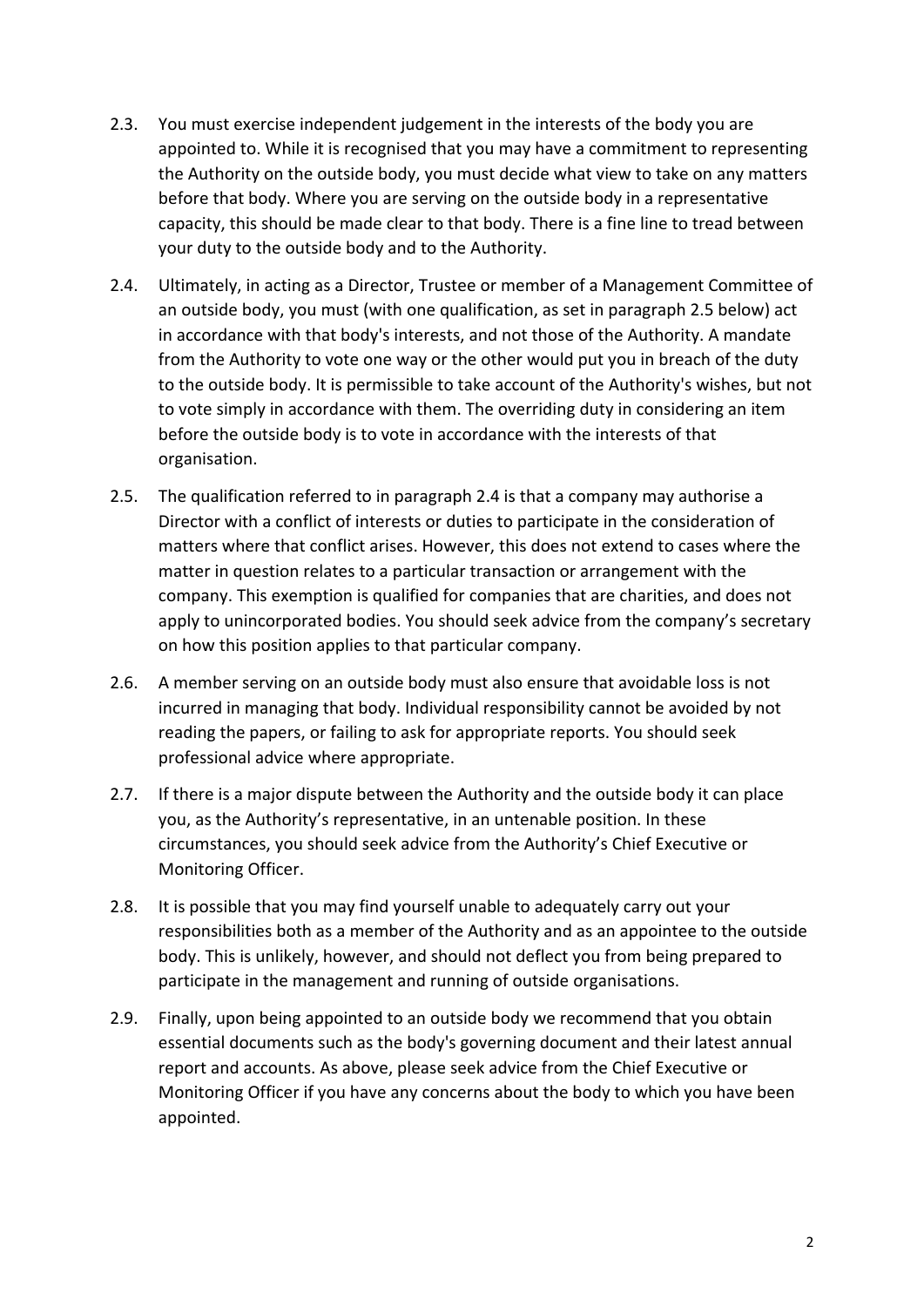## <span id="page-2-0"></span>3. Company Directors

- 3.1. Company Directors have the following duties:
	- A duty to act in accordance with the company's constitution and only to exercise powers for the purposes for which they are conferred.
	- A duty to act in a way which the Director considers, in good faith, would be most likely to promote the success of the company for the benefit of its members as a whole. However, where the purposes of the company consist of, or include, purposes other than the benefit of its members (as is the case with charitable companies), this duty is replaced by a duty to achieve those purposes. In exercising these two alternative duties, a Director must have regard (amongst other matters) to:
		- o the likely consequences of any decision in the long term;
		- o the interests of the company's employees;
		- $\circ$  the need to foster the company's business relationships with suppliers, customers and others;
		- $\circ$  the impact of the company's operations on the community and the environment;
		- $\circ$  the desirability of the company maintaining a reputation for high standards of business conduct; and
		- o the need to act fairly as between members of the company.
	- A duty to exercise reasonable care, skill and diligence. This means the care, skill and diligence that would be exercised by a reasonably diligent person with:
		- a) the general knowledge, skill and experience that may reasonably be expected of a person carrying out the functions carried out by the Director in relation to the company, and
		- b) the general knowledge, skill and experience the Director has.

However, Directors are not deemed to be experts, but are expected to use due diligence and to obtain expert advice if necessary.

• Directors must exercise independent judgement, although they may take account of the interests of any third party whom they represent. This may well require interests to be declared (see below). However, Directors cannot vote simply in accordance with the Authority's mandate.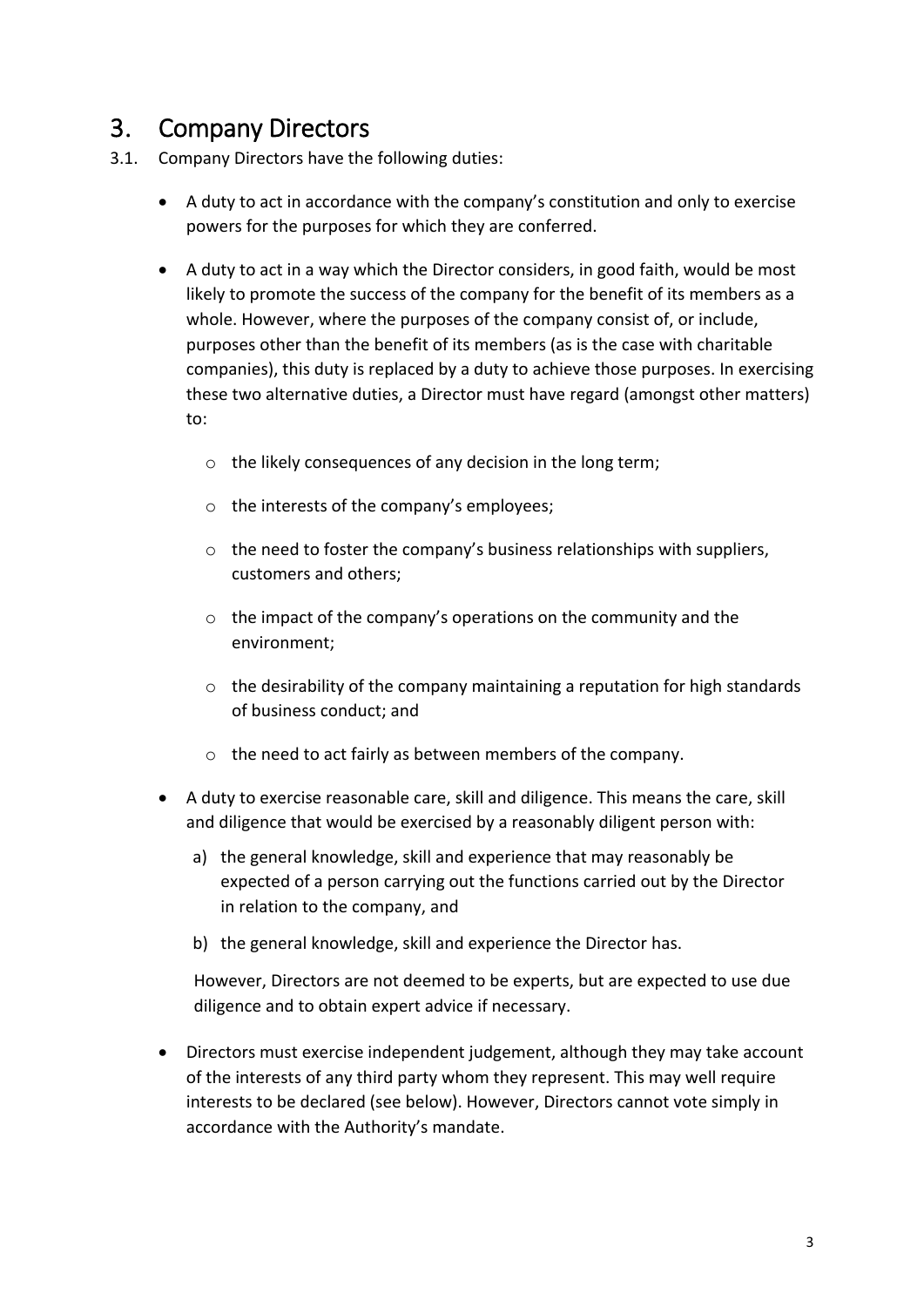- Directors must avoid conflicts of interest, subject to the qualification referred to in paragraph 2.5.
- Directors must not accept benefits from third parties conferred by reason of their Directorship, unless it cannot reasonably be regarded as likely to give rise to a conflict of interests.
- Duties to declare and register of interests.
- Directors must ensure compliance with the Companies Act in relation to the keeping of accounts, making of returns to the Registrar of Companies and the information to be shown on stationery.
- Directors also have a range of accounting and financial responsibilities, including the preparation of accounts for each financial year, ensuring accounting records are maintained sufficiently to demonstrate the company's day to day transactions, approving the annual accounts and laying them before a general meeting and ensuring that annual accounts and reports are sent to shareholders and anyone else entitled to receive them.
- 3.2. Individual Directors can also be liable in certain circumstances, including the following:
	- A company can only act within the scope set out in its Memorandum of Association, and those Directors who knowingly cause the company to act beyond these activities will be liable personally.
	- Directors may also be liable for breach of trust, if they misapply the money or property of the company. Directors may also be liable if they fail to take action to prevent the breach of a co-Director of which they are aware.
	- In the event of a failure to act in accordance with the best interests of the company, or if Directors use their powers improperly or make a personal profit from their position as a Director, they may be personally liable for loss to the company and may be required to give to the company the personal profit made.
	- If the level of skill and care shown by a Director falls below that which could reasonably be expected and the company suffers loss, the Director will be liable for the loss incurred. However, if it believes the Director acted honestly and reasonably, a Court may excuse the Director from this liability.
	- If a Director knows or ought to know that there is no reasonable prospect of the company avoiding liquidation, the Court may require the Director to contribute to the company's assets on liquidation if the company continues to trade. This is known as wrongful trading. No such order will be made if the Court is satisfied that the Director took all reasonable steps to minimise the loss to the creditors.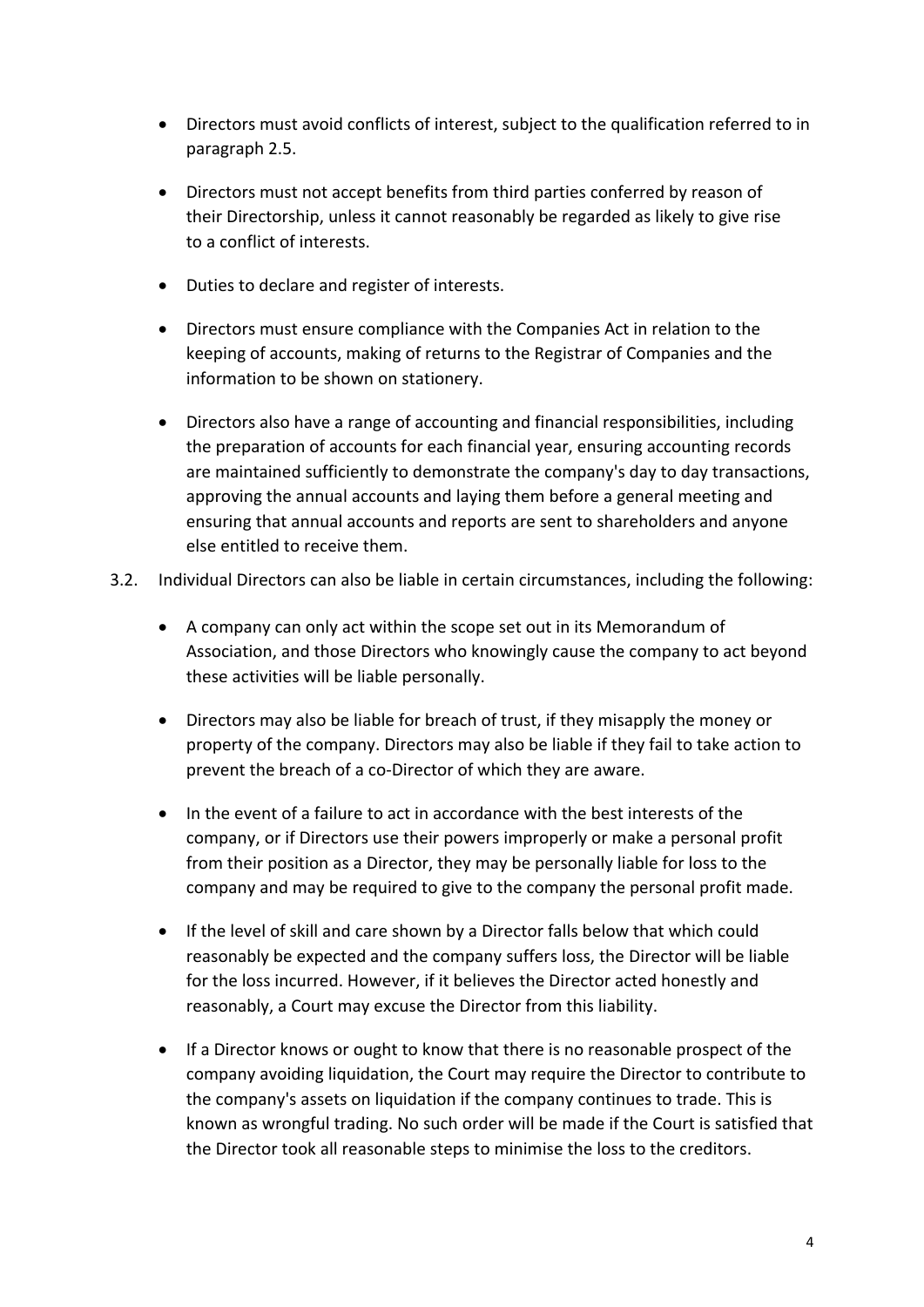- Directors will also be liable if to their knowledge the company carried on business with intent to defraud creditors or any other person, or for any other fraudulent purpose.
- Where a company fails to pay National Insurance contributions and this is due to fraud or neglect on the part of any Director(s) of the company, they may be held personally responsible for the outstanding contributions.
- 3.3. Finally, information (apart from confidential information) must be given to other members about their activities as required by the Authority.

#### <span id="page-4-0"></span>4. Charity Trustees

- 4.1. Trustees must acquaint themselves with the terms of the Trust. In the case of a charity which is also a company, these terms will be found in the Memorandum and Articles of Association. Other Trusts will be found in the document under which the charity was established, such as a will or deed of gift or constitution.
- 4.2. Charity Trustees have the following duties:
	- Trustees must act in accordance with the terms of the Trust.
	- The property of the charity must be used for the purposes for which the charity was set up. It must also be applied fairly between those properly entitled to benefit from it.
	- Trustees have a duty to exercise such care and skill as is reasonable in the circumstances having particular regard to any special knowledge or experience that they have or hold themselves out as having. In addition, where a Trustee acts in the course of a business or profession, particular regard must be had to any special knowledge or experience which it is reasonable to expect of a person acting in the course of that kind of business or profession.
	- Trustees must always act in the interests of the charity and of its beneficiaries or potential beneficiaries and without regard to their own private interests. This means that Charity Trustees must not put themselves in a position where their interests and duties conflict.
	- The work must generally be unpaid. Trustees may be paid for their expenses from the charity's income and, very occasionally, wider remuneration may be allowed where this is in the interests of the charity, and the Charity Commission agree certain conditions are met.
	- Trustees cannot benefit either directly or indirectly from the charity.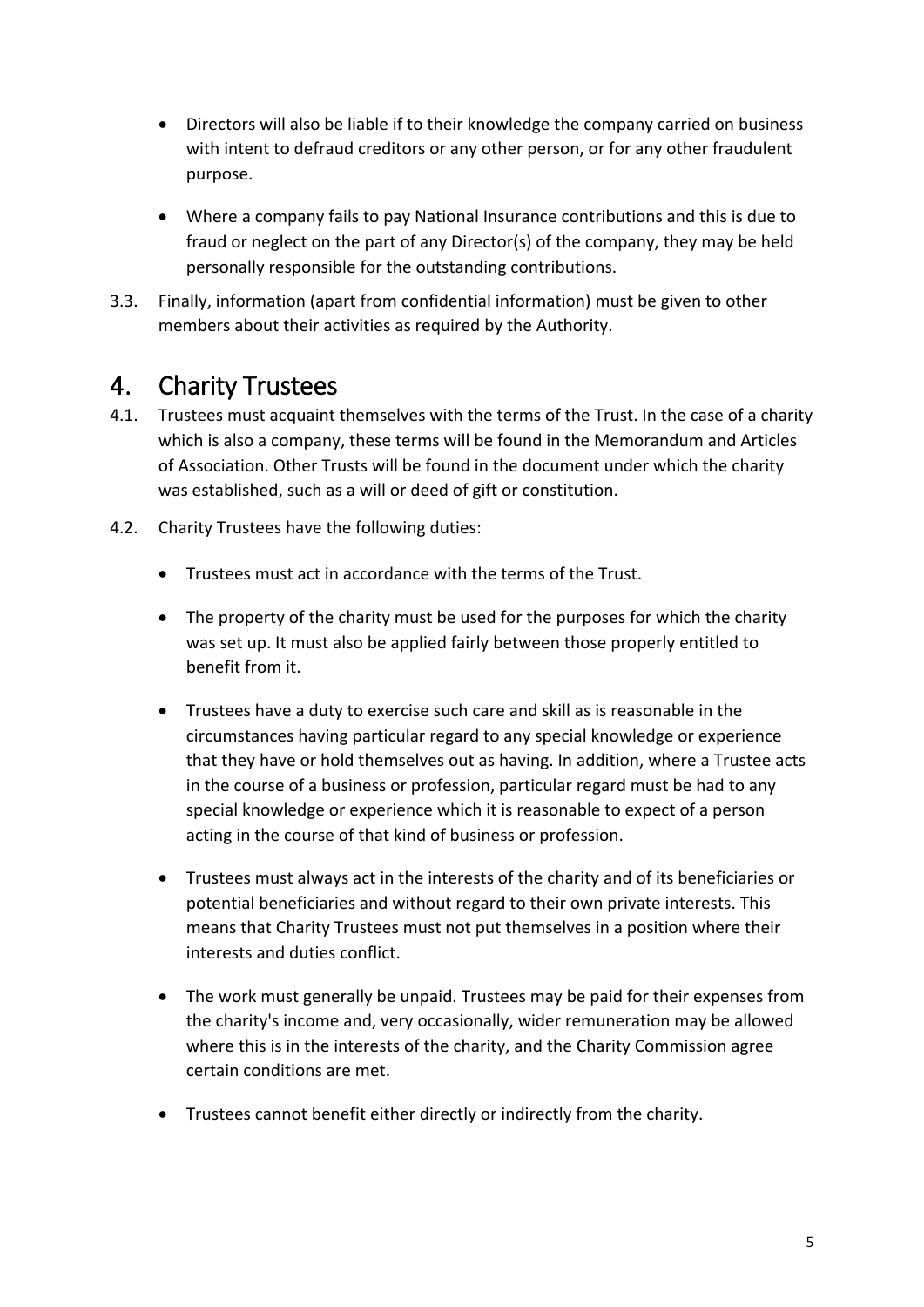- Trustees must act reasonably and prudently in all matters relating to the charity and must always bear in mind the interests of the charity. They should manage the charity as carefully as if they were running their own business. Although they may delegate certain of their functions under the Trustee Act 2000 and also under any powers in the trust document, they remain legally responsible and must supervise and control the work of officers.
- Trustees must act in accordance with all relevant legislation.
- Trustees have a duty to provide information to the Charity Commissioners. Most charities (except small ones with an annual income under £5,000 a year) are required to register under charities legislation. The Charity Commissioners rely on this information when taking a decision about a charity, so it is important that it is accurate. It is an offence to give the Charity Commissioners false or misleading information, or to alter, conceal or destroy charity documents which may be required by the Commissioners.
- All registered charities are subject to a number of accounting and reporting requirements, depending on their income and expenditure. These involve maintaining proper accounts, preparing the annual statement of accounts and an annual report and in some cases submitting them to the Charity Commission, and where the charity's gross income and total expenditure exceeds £10,000, it must make an annual report to the Charity Commission. Charity Trustees are under a duty to ensure that these accounting and reporting requirements are carried out and to approve the annual report and accounts.
- The accounts of registered charities with a gross income or total expenditure exceeding £25,000 must, at the option of the Trustees, be either audited or independently examined. In addition, the accounts must be audited by a registered auditor if the gross annual income exceeds a much higher threshold.
- Retaining accounting records and statements of account for at least six years.
- The results of any audit must be accepted by the trustees and recorded in the minutes.
- Any charity with a gross income of more than £10,000 in its last financial year must state that it is a registered charity on all notices, advertisements and other documents asking for donations for the charity. All cheques, orders for goods, signed on behalf of the charity, bills, invoices, receipts and letters of credit must be similarly marked.
- The Trustees of a charity with a gross annual income in excess of £500,000 or gross income exceeding £250,000 with gross asset exceeding £3.26 million must make a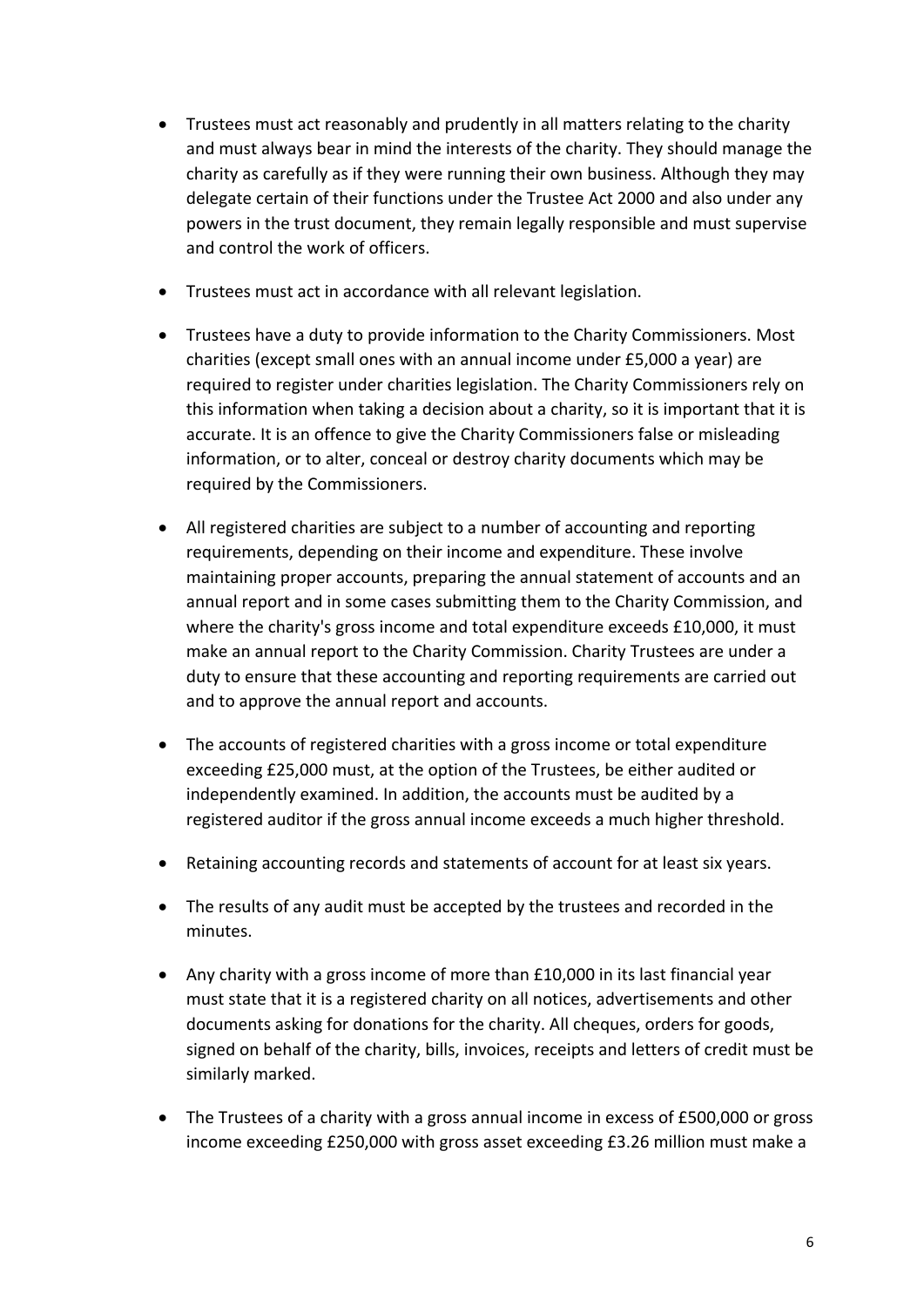statement in the annual report as to whether they have considered the major risks the charity is exposed to, and systems designed to mitigate those risks.

- 4.3. Some charities are also limited companies, and in those cases the Charity Trustees will also be Company Directors. The above duties are in addition to those of company Directors, and do not override requirements under companies' legislation.
- 4.4. More generally, if a Charity Trustee is in doubt about how to act, they should always consult the Charity Commissioners. A Trustee who does this will avoid personal liability for breach of trust if he or she then acts in accordance with the advice given.
- 4.5. Finally:
	- Effective Trustees are those who constitute to maintaining high standards of governance and management as well as improving service provision.
	- It is crucial that, where Trustees administer a charity personally, they divide up their duties properly amongst themselves so that no one Trustee is overburdened or given too much authority.
	- Having sufficient rigorous controls provides not only protection for the charity property but also the best defence against a charge of failing to protect the charity's funds and therefore being in breach of trust.

#### <span id="page-6-0"></span>5. Partnerships

5.1. Generally, partnerships (which for this purpose includes panels and forums) and partnership boards are not legal entities in their own right, and members are appointed purely to represent the Authority. In these circumstances, therefore, the specific duties referred to above will not tend to apply, nor will there be a potential for a conflict of interest. On the other hand, the position may well be different if a separate legal entity is formed as part of the partnership working.

#### <span id="page-6-1"></span>6. Members' Code of Conduct

- 6.1. As a member representing the Authority on an outside body, you must comply with the Code of Conduct for Members except and insofar as it conflicts with any lawful obligations to which that other body may be subject. In particular, this includes the duty to declare personal interests and withdraw when the matter under discussion gives rise to a prejudicial interest.
- 6.2. In addition, membership of an outside body to which you have been appointed is (a) an interest that must be registered in the Members' Register of Interests and (b) an interest that may be declarable at meetings of the Authority and its committees. In certain circumstances that interest may be prejudicial, thereby requiring your withdrawal from the meeting while the matter is discussed.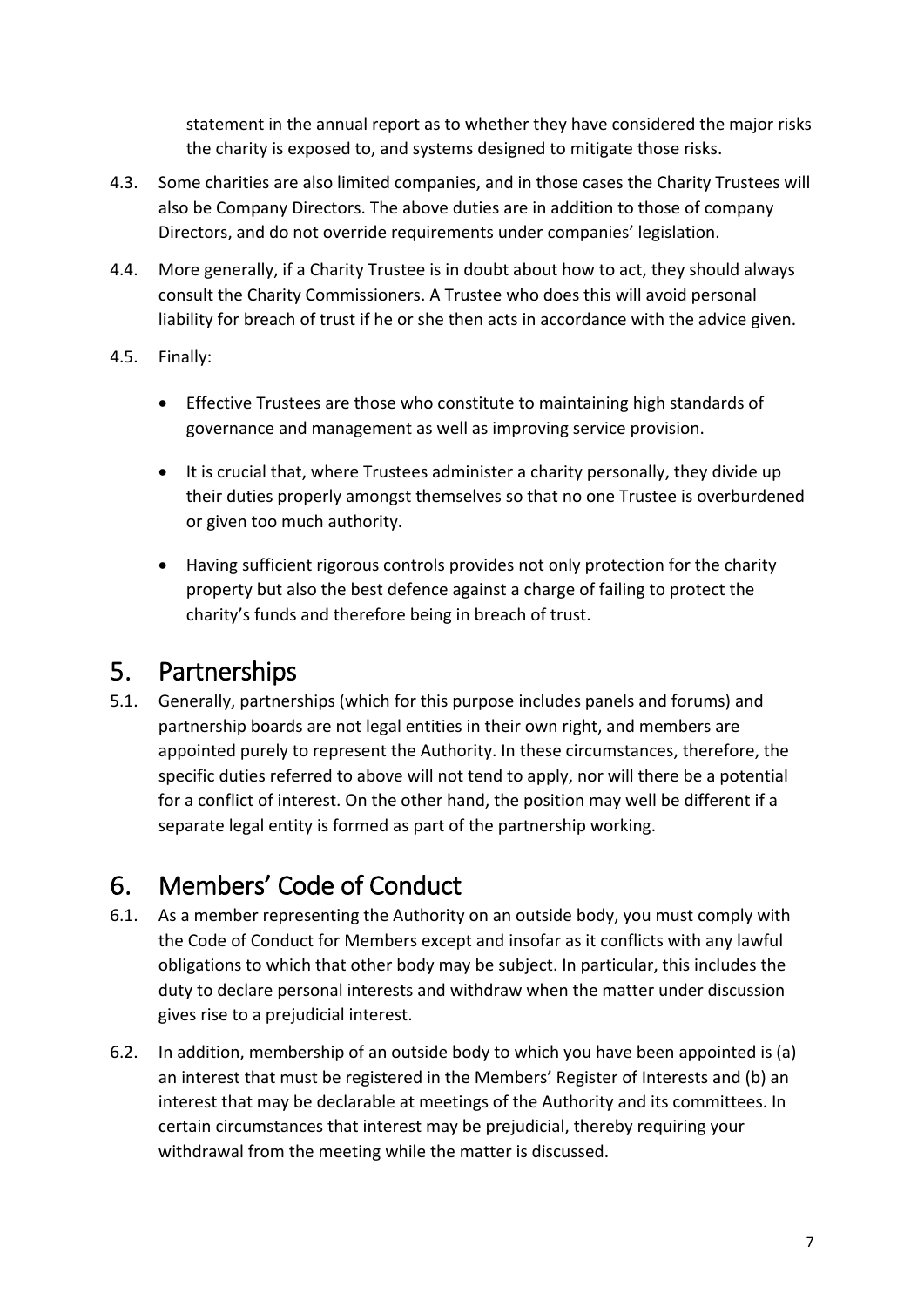6.3. When any members discuss, at Authority meetings, matters relating to an outside body they are serving on, they may take account of that outside body's interest. However, they must not vote simply in accordance with the mandate of that outside body. In short, the primary consideration is the public interest.

#### <span id="page-7-0"></span>7. Indemnities

- 7.1. Local Authorities have express powers to indemnify members who represent them on outside bodies. In exercise of these powers, the Authority has agreed to indemnify all members who represent the Authority on outside bodies against claims made against them while serving on that body, subject to the following:
	- a) the indemnity only applies to the extent that the outside body does not have in place relevant insurance cover;
	- b) the indemnity does not extend to criminal actions, any other intentional wrong doing, fraud, recklessness or the bringing of an action for defamation;
	- c) the appointment to the outside body must be formally approved by the Authority or a committee of the Authority;
	- d) the indemnity will not apply if the appointee, without the express permission of the Authority, admits liability or negotiates or attempts to negotiate a settlement of the claim;
	- e) the indemnity is given on the condition that the Authority may, at its discretion, take over the defence of any case to which the indemnity relates and to see any legal advice obtained by the member concerned.
- 7.2. As to the provision of indemnities by the outside body to which a member has been appointed:
	- a) companies can now give their Directors indemnities. However, such indemnities cannot cover:
		- i. the Director's liability to the company itself or to other companies within the same group;
		- ii. fines imposed on a Director in criminal proceedings or in respect of a sum payable to a Regulatory Authority by way of penalty for non-compliance with any requirement of a regulatory nature; or
		- iii. liabilities incurred by a Director in defending criminal proceedings where convicted, or in defending any civil proceedings brought by the company, or an associated company in which judgement is made against such Director.
	- b) With regard to Charitable Trusts, an indemnity can be given from the Trust Fund provided the Trustee has acted properly and within their powers. Trustees may